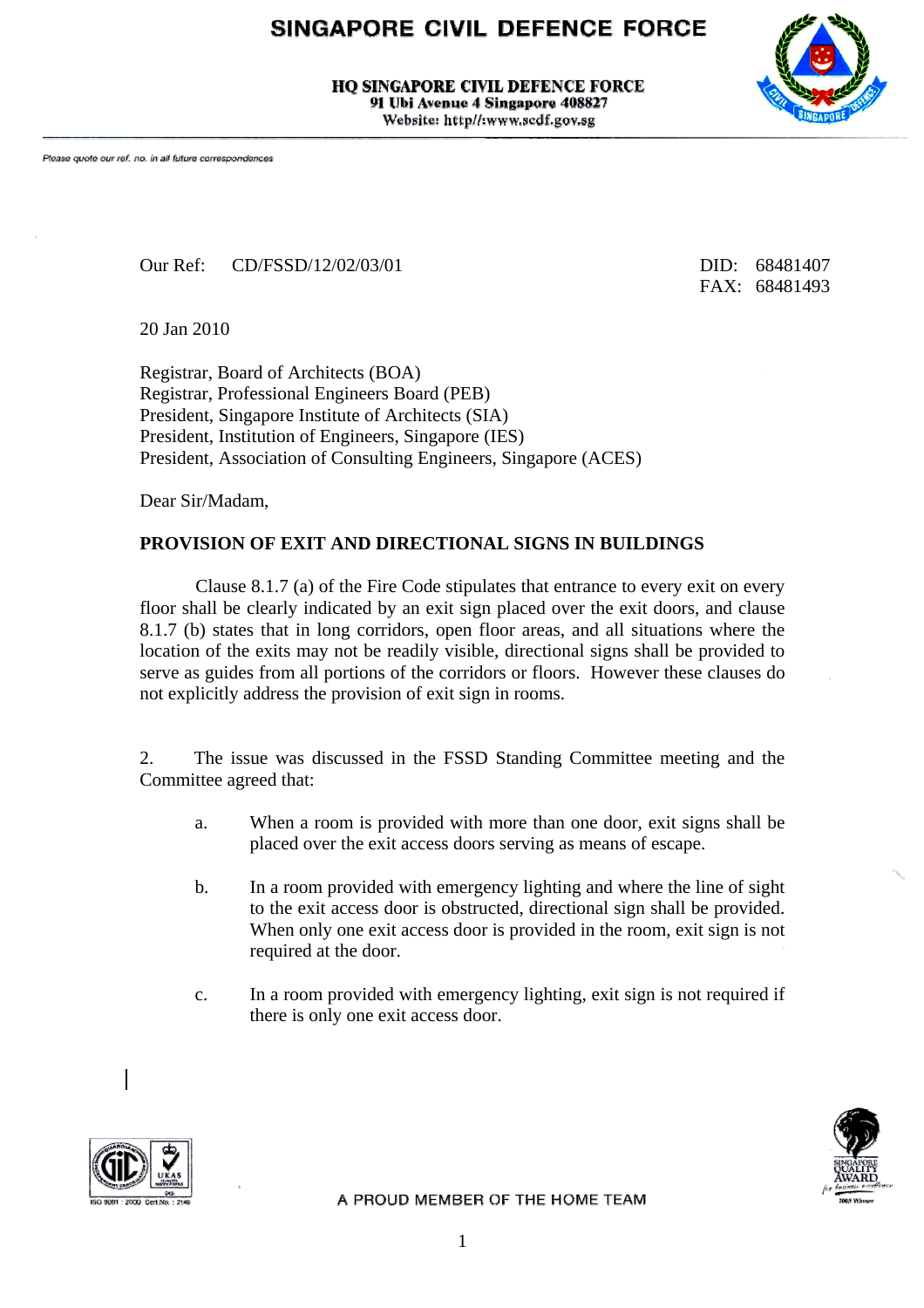- d. In a room without emergency lighting and:
	- i. If the direct distance from the furthest point in the room to the only exit access door does not exceed 7m, exit sign is not required
	- ii. If the direct distance from the furthest point in the room to the only exit access door exceeds 7m but does not exceed 13m, exit sign shall be provided over the door. Alternatively, the room can be provided with emergency lighting.
- e. When the wall of a room without emergency lighting comprises of not less than 50% glazing and is facing a corridor (with emergency lighting) or external of a building, exit sign over the only exit access door is not required if the furthest point in the room to the exit access door does not exceed 13m.

(See Annex A for the diagrammatic illustrations)

3. This circular shall take immediate effect. Please convey the contents of this circular to members of your Institution/Association/ Board. The circular is also available in CORENET-e-Info: <http://www.corenet.gov.sg/einfo>.

4. For any inquiry or clarification, please contact Maj Choh Choon Jin at tel. no. 68481454 or email address Choh\_Choon\_Jin@scdf.gov.sg.

Yours faithfully,

(Transmitted thru' e-mail)

Poon Keng Soon Secretary, FSSD Standing Committee for Commissioner Singapore Civil Defence Force

cc All members of FSSD Standing Committee President, REDAS President, IFE President, SISV CEO, BCA CEO, URA CEO, HDB CEO, PSA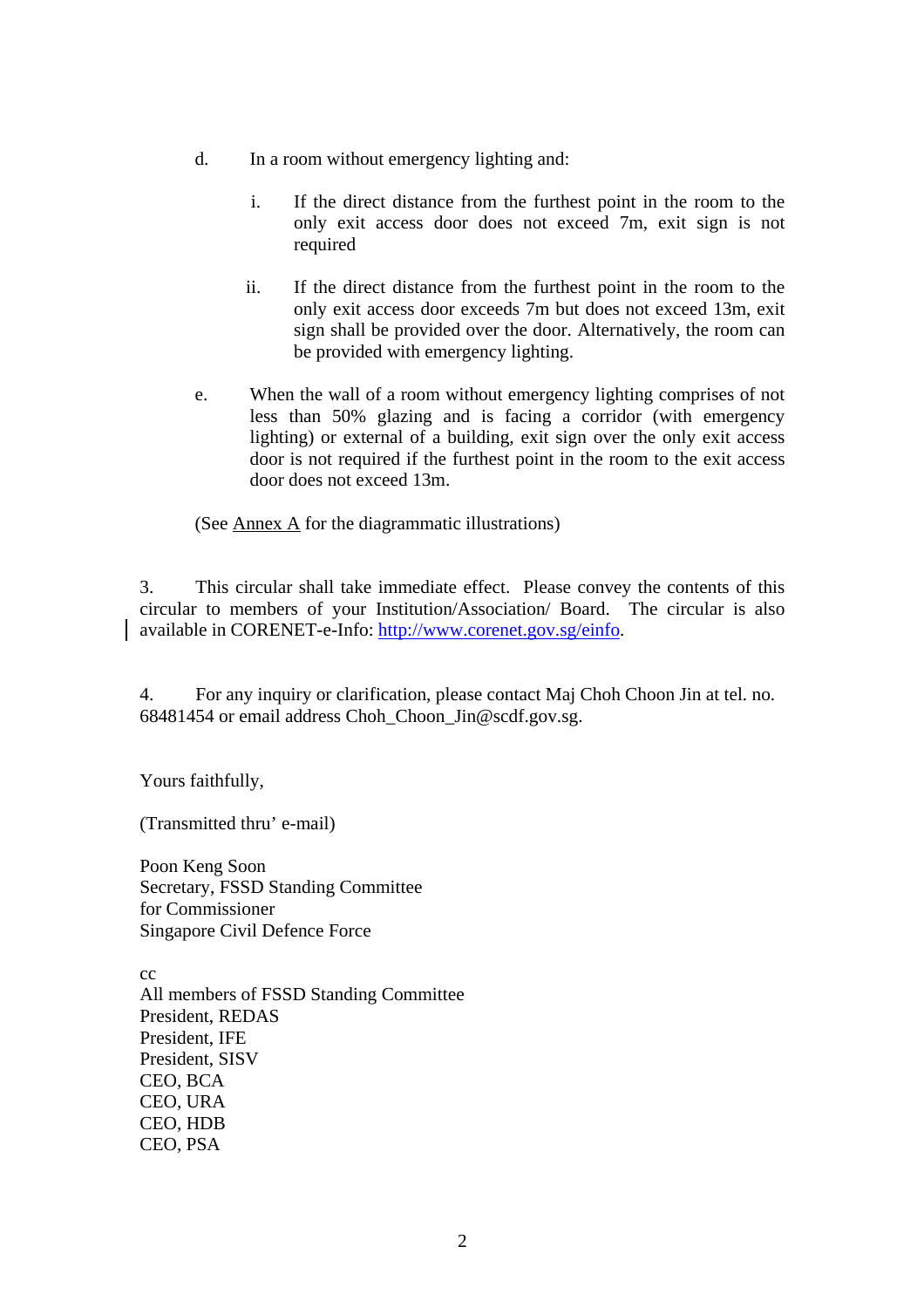CEO, JTC CE, LTA CE, TUV SUD PSB – (Attn: Ms Tan Chiew Wan / Mr Lau Keong Ong) CE, SPRING Singapore – (Attn: Mr Kenneth Lim)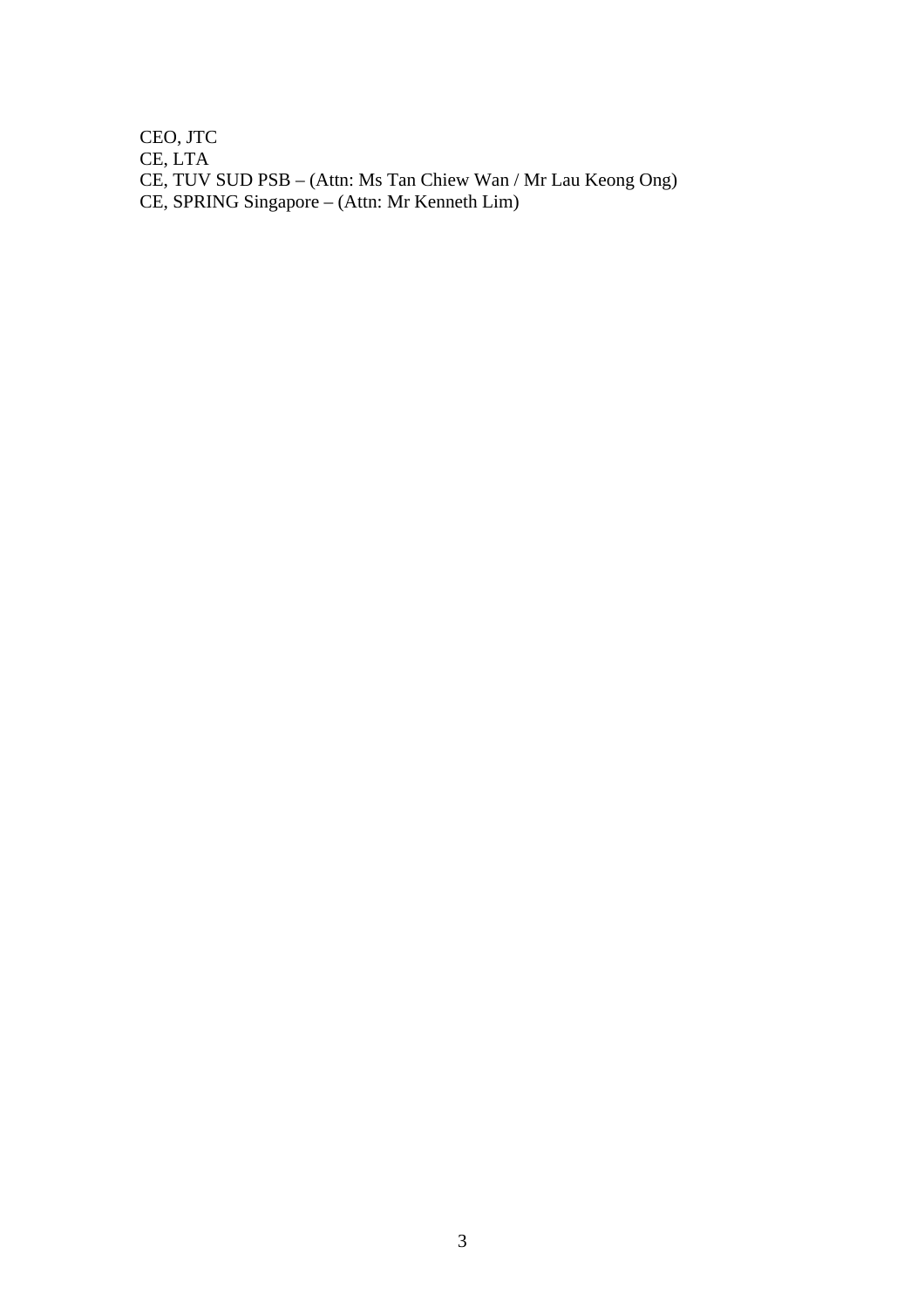**a. When a room is provided with more than one door, exit signs shall be placed over the exit access doors serving as means of escape**



## **b. In a room provided with emergency lighting and where the line of sight to the exit access door is obstructed, directional sign shall be provided. When only one exit access door is provided in the room, exit sign is not required at the door**

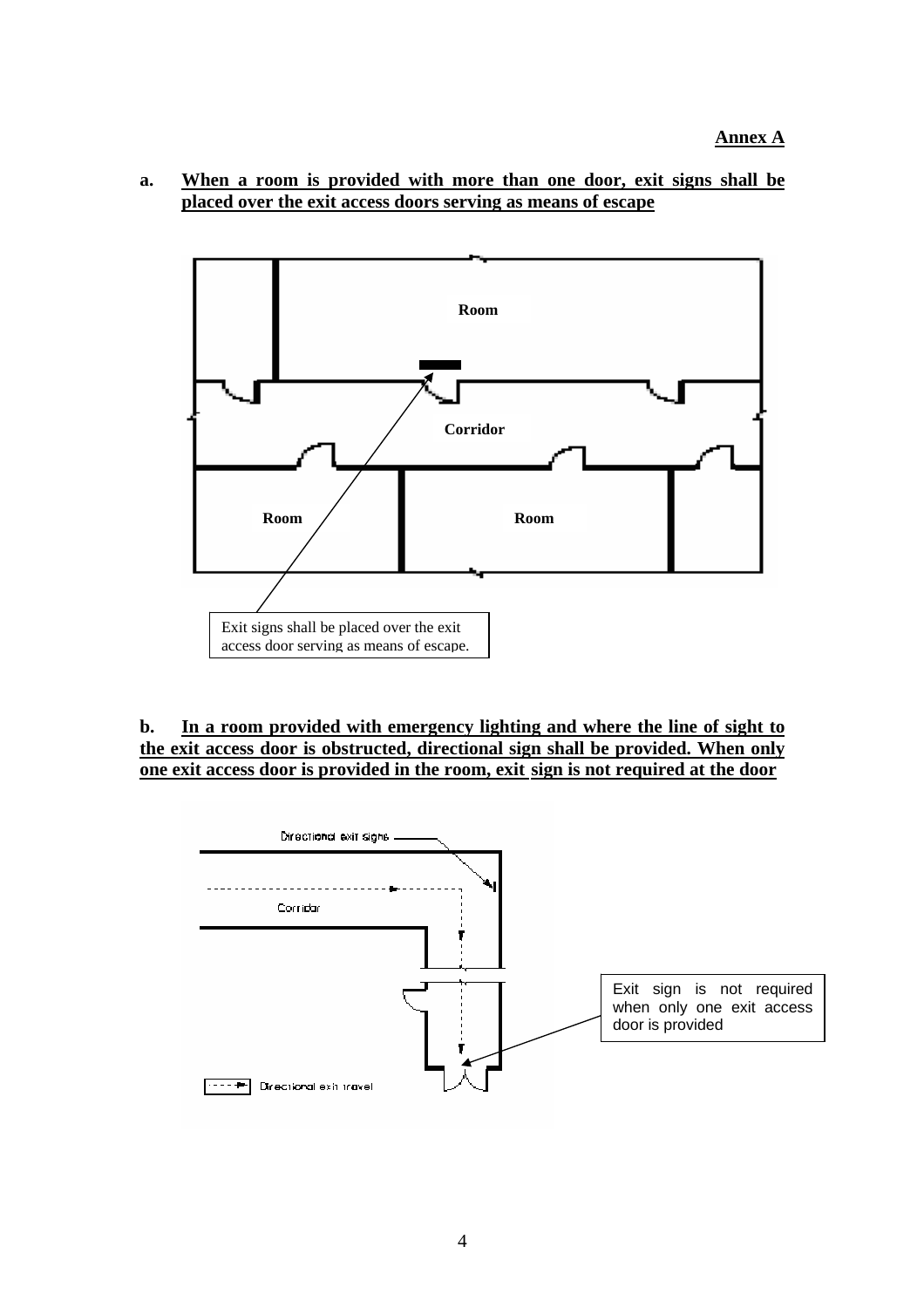**c. In a room provided with emergency lighting, exit sign is not required if there is only one exit access door**



## **d. In a room without emergency lighting and:**

**i If the direct distance from the furthest point in the room to the only exit access door does not exceed 7m, exit sign is not required**